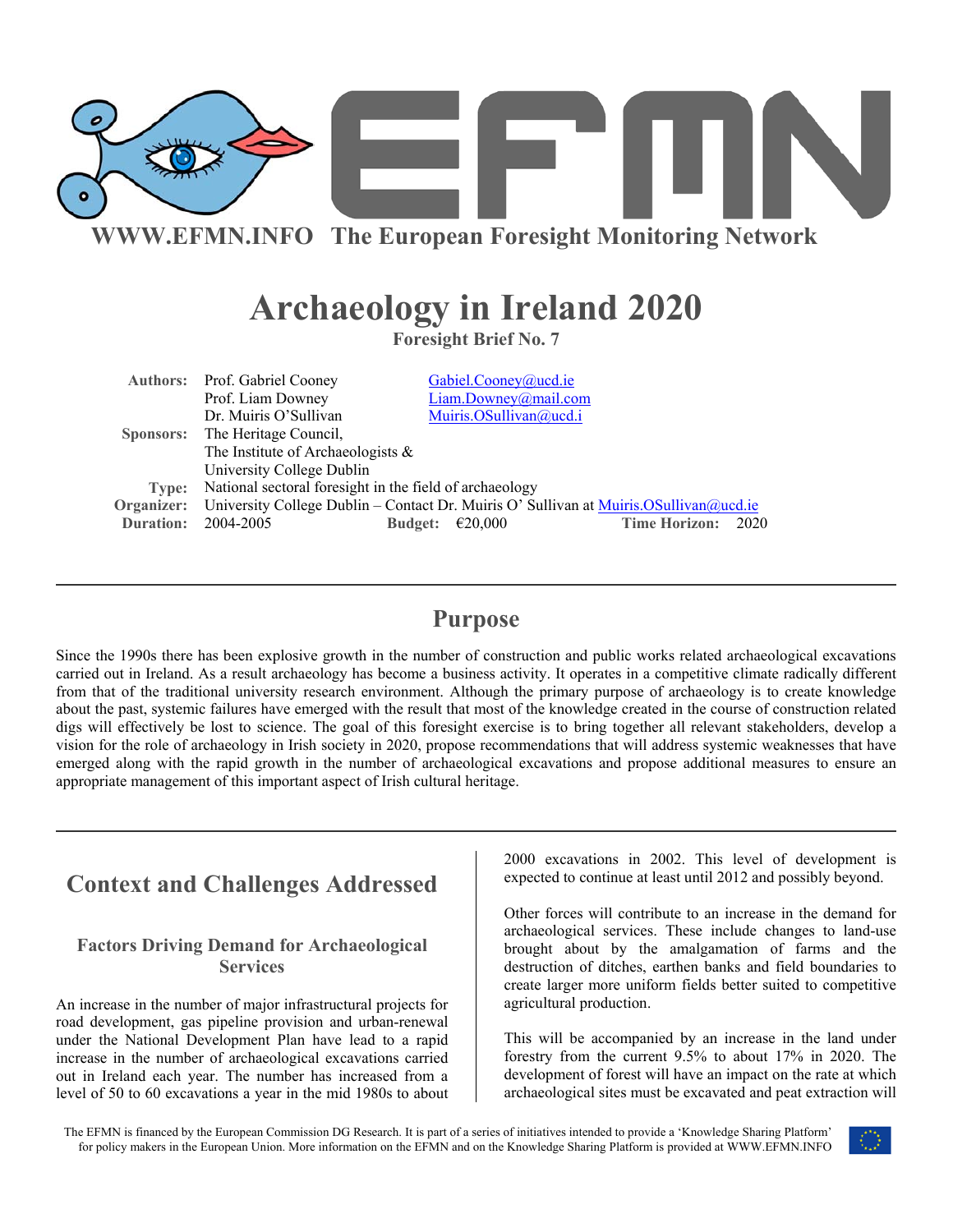continue to reveal new sites until Irish peat resources are exhausted in about 2015.

Technological developments in the use of Geographical Information Systems and new geophysical techniques applied to modelling and even prediction in the field of archaeology will continue to change the range of tools and services available in the future.

#### **The Current Status of the Sector**

The number of archaeology consultancies advertising in Ireland has increased fourfold since the mid 1990s. The number of archaeologists employed in the private sector is 650 compared to an average of 13 to 18 full-time-researchequivalent archaeologists employed each year in academia throughout the last decade. Since 1970 there has been a 250% increase in the number of students taking archaeology at university. More than 95% of all archaeological excavation is now under taken by the private sector. Archaeology must now be considered a private sector business domain.

In the late 1990s the Irish Heritage Council identified a backlog of 1353 unpublished excavations. The current number is at least an order of magnitude higher than this. Most of the data created by private consultancies in the course of their excavations are not available to the research sector for further study. The quality of excavation reports is not uniform and only about 5% of excavation reports are suitable for publication. Most of these require further analysis and interpretation before they could be published. Much of what has been archived in terms of reports and unprocessed samples is apt to deteriorate with time.

Delays to the development of roads and other infrastructure caused by excavations and a failure to disseminate and communicate the value and significance of findings, has given rise to a growing public disenchantment with archaeology.

The institutional landscape of state bodies concerned with the protection and management of Ireland's cultural heritage is fragmented. It is no longer able to respond to current needs in terms of the creation and management of archaeological data.

#### **Issues and Challenges**

The two main issues to be addressed in order to overcome the systemic failures identified above are:

- The lack of cohesion between compartmentalised operations and requirements of the different public organisations and agencies involved in archaeology
- The lack of knowledge created on the basis of the great volumes of data being generated by development lead archaeological excavations.

The main challenge for the future is to arrive at a series of institutional arrangements that can unlock the value inherent in the archaeological work that has been carried out and that will continue apace until about 2020. In essence this is the challenge of moving the emphasis away from the generation of data towards the creation of knowledge about our past.

#### **Methods**

The main approach has been to identify and engage all major stakeholders, draft of position papers, invite commentary and support a process of mutual learning and deliberation in a series of consultative fora.

#### **Stakeholders**

The majors stakeholders involved in this process included representatives of:

- The National Roads Authority,
- The Construction Industry Federation,
- The Irish Concrete Federation,
- Private sector consultancies
- The Department of Agriculture and Food,
- The Department of the Environment, Heritage and Local Government,
- Bord Na Mona,
- The Department of the Environment NI (Northern Ireland),
- The National Museum of Ireland,
- The Heritage Council,
- The Royal Irish Academy,
- The Institute of Archaeologists of Ireland,
- The Royal Society of Antiquaries of Ireland,
- Cork City Council, and
- Departments dealing with Archaeology at UCD, UCC and Queens University Belfast.

# **Content & Findings**

### **Re-Positioning Archaeology in 2020**

The current focus in development-lead archaeology is on the production of data or information and its management. A

vision of a 'Knowledge Archaeology' has emerged however in which due emphasis is given to archaeology as a source of knowledge-creation.

This vision is summed up in the term 'development-lead knowledge-archaeology'. The challenge now is to re-position archaeology in Ireland - dominated as it is by commercial archaeological activities - as a knowledge creating process.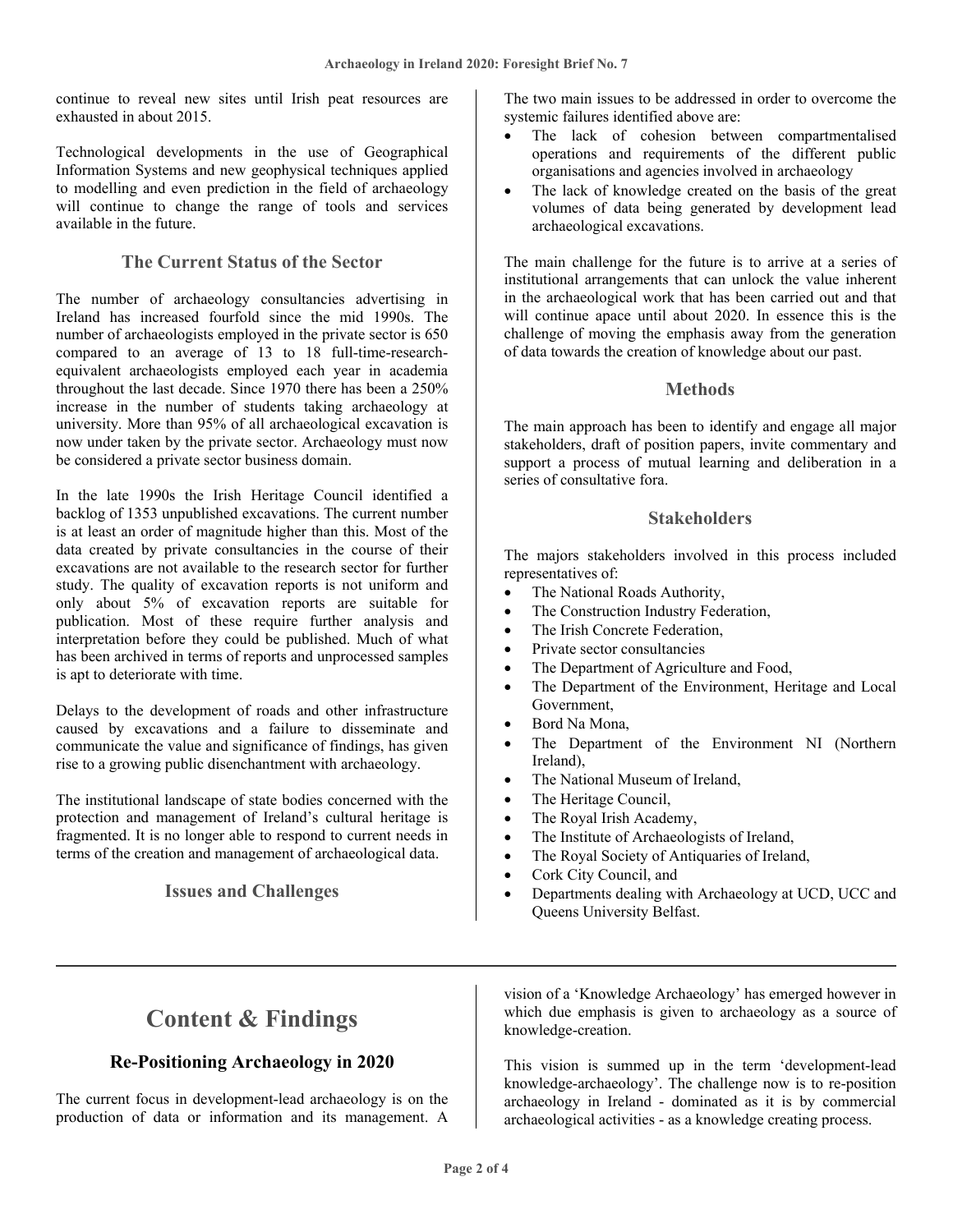This vision for the place of archaeology in Irish society in 2020 is informed by an observation that Irish society is changing rapidly and becoming increasingly culturally diverse. It is important to establish and interpret a good record of the past before important elements of the national identity and cultural heritage are lost for all time.

### **Operational Considerations**

An important lever could be the concept of value-for-money in the procurement of archaeological services associated to development projects. It is important that value is recognised in the creation of knowledge rather than in the generation of data. Procurement processes could consider service providers who create knowledge as providing better services than those who merely generate data.

To optimize the knowledge creation potential of development lead archaeology priority questions derived from an islandwide archaeological research agenda could be incorporated into the development-lead excavation project.

Significant discoveries made during excavations on the basis of current practise are not systematically incorporated in to the broader archaeological research agenda. Provision should also be made for the proper investigation of potentially new and unexpected insights and features in the course development lead-excavation projects.

Development lead archaeology should be incorporated into national archaeological research activities or much of the value potential in excavations will be lost.

The quality of excavation reports should be managed in a way that facilitates their systematic publication.

# **Strategic Initiatives**

This process of re-positioning could be achieved on the basis of three strategic initiatives.

### **An Archaeological Consultative Partnership**

This consists of a consultative forum that comprises senior officials from appropriate government departments and development agencies together with senior archaeologists from relevant public and private organisations. Its role would be to maintain a high level dialogue that brings together the main stakeholders in Irish archaeology.

It would develop consensus on between the various interested parties on issues relating to archaeology in Ireland.

It could cover both the Republic and Northern Ireland and provide for cross border liaison on issues of common interest.

### **An Archaeological Publications Bureau**

It is now acknowledged that there is a need for a properly resourced system to manage excavation related publication. This is required immediately to address the backlog of unpublished excavation reports. There are already several thousand unpublished reports and at least 100 of these are considered to be of national significance. The first priority of the Publications Bureau would be to ensure the publication of backlog reports on sites of national significance. Publication should address not only the knowledge requirements of archaeological researchers but also those of the general public. Addressing this problem would cost somewhere in the region

of  $E2-3M$  per year over a five year period. Although this figure seems high it is much less than 10% of the current total expenditure on excavation. The second priority should be the publication of the backlog of excavation reports that are of significant regional significance. These publications would be smaller but more numerous and the bureau could aim at publishing about 50 booklets each year. Booklets based on future excavations would be published directly from the excavation reports supplied to the bureau in a standard ready for print format.

### **Support for Inter-Institutional Collaboration**

Although the Universities of Ireland all have good departments of archaeology, they face challenges due to the rising costs and increasingly specialised nature of modern archaeological field-work, fragmentation and a lack critical mass in their research activities. This situation could be improved considerably by support for collaboration that brought together not only the university based departments but other research institutions such as the 'Discovery Programme'. An annual budget of  $E1-2M$  would provide support for 5-10 substantial collaborative projects in archaeological education and research.

#### **Other Initiatives**

These three main strategic initiatives should be supported by a range of other measures.

- The effectiveness of an Institutional Collaboration Fund would be enhanced by the development of a **National Research Agenda** for archaeological research.
- The **continuing professional development** of private sector archaeologists also needs to be addressed.